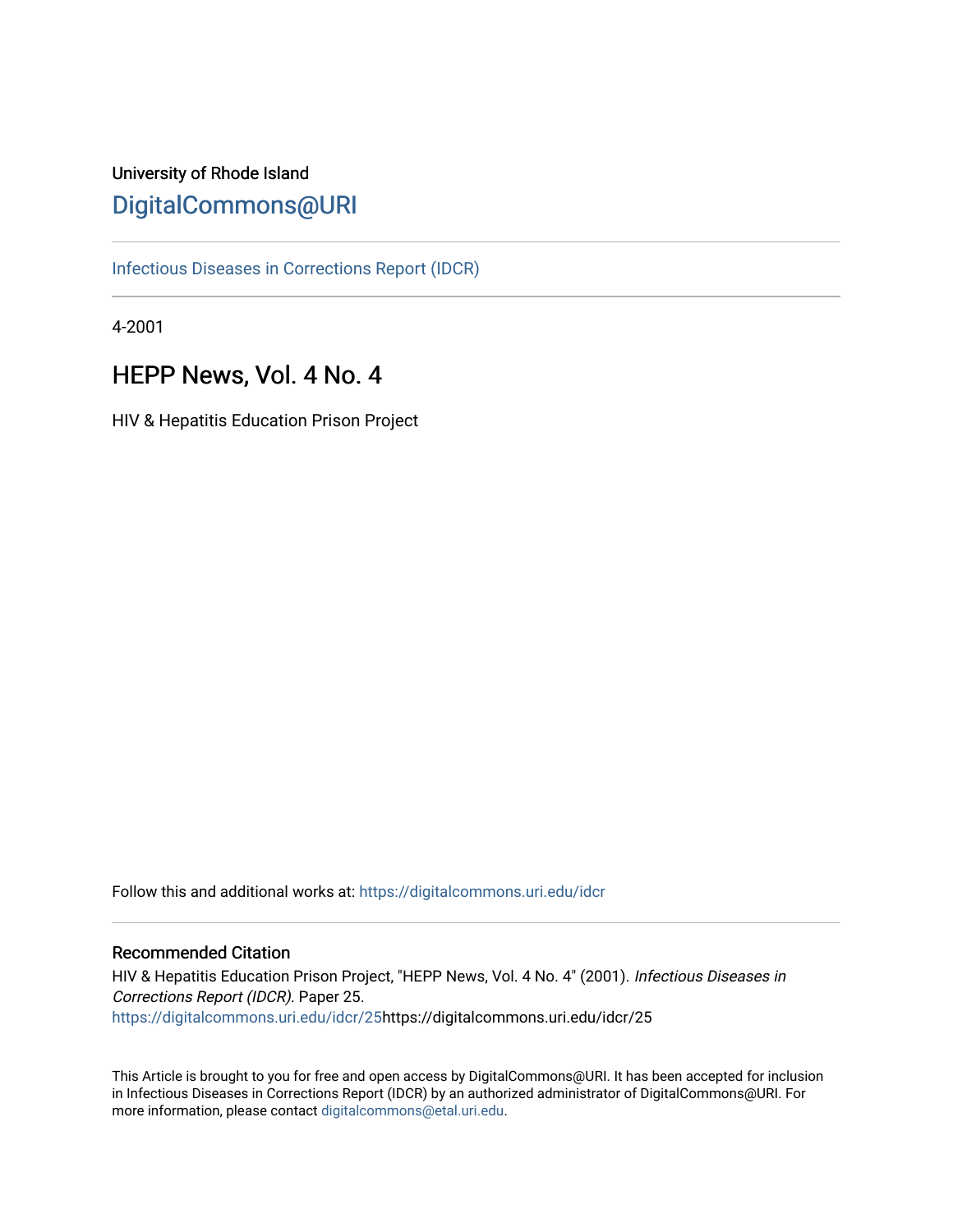

Sponsored by the Brown Medical School Office of Continuing Medical Education and the Brown University AIDS Program.

## **ABOUT HEPP HCV: The Correctional Conundrum**

*HEPP News, a forum for correctional problem solving, targets correctional administrators and HIV/AIDS and hepatitis care providers including physicians, nurses, outreach workers, and case managers. Published monthly and distributed by fax, HEPP News provides up-to-the-moment information on HIV and hepatitis treatment, efficient approaches to administering treatment in the correctional environment, national and international news related to HIV and hepatitis in prisons and jails, and changes in correctional care that impact. Continuing Medical Education credits are provided by the Brown University Office of Continuing Medical Education to physicians who accurately respond to the questions on the last page of the newsletter.* 

## **EDITORS**

**Anne S. De Groot, M.D.** *Director, TB/HIV Research Lab, Brown Medical School*

**Frederick L. Altice, M.D.** *Director, HIV in Prisons Program, Yale University AIDS Program*

**Joseph Bick, M.D.** *Director, HIV Treatment Services, California Medical Facility, California Department of Corrections*

**Faculty Disclosure**  In accordance with the Accreditation Council for Continuing Medical Education Standards for Commercial Support, the faculty for this activity have been asked to complete Conflict of Interest Disclosure forms. Disclosures are listed at the end of articles. All of the individual medications discussed in this newsletter are approved for treatment of HIV and hepatitis unless otherwise indicated. For the treatment of HIV and hepatitis infection, many physicians opt to use combination antiretroviral therapy which is not addressed by the FDA.

*HEPP News is grateful for the support of the following companies through unrestricted educational grants: Major Support: Agouron Pharmaceuticals and Dupont Pharmaceuticals Sustaining: Abbott Laboratories, Boehringer-Ingelheim/ Roxane Laboratories, Merck & Co., and Roche Pharmaceuticals Supporting: OrthoBiotech* **Anne S. De Groot, M.D.\*,** *Brown Medical School, Editor, HEPP News*

Treatment of Hepatitis C (HCV) is emerging as the most controversial subject in correctional health care. Much of the controversy around HCV testing and treatment in corrections is related to delayed recognition of the important role incarcerated individuals play in the transmission of hepatitis in the communities after they are released. State and Federal public health officials have been slow to recognize the potential benefits of screening, educating, and where possible, vaccinating incarcerated persons to prevent morbidity and mortality associated with viral hepatitis.

The Centers for Disease Control (CDC) took action this Spring, convening a meeting on Hepatitis in correctional settings that was attended by more than 100 federal and state correctional healthcare professionals.<sup>1</sup>

Representatives of correctional organizations (ACA, NCCHC) and representatives from federal agencies such as the OSHA and NIOSH also attended the meeting. CDC speakers discussed the need to expand HBV and HCV interventions, including screening, educa-

tion, vaccination, and treatment of chronic hepatitis in correctional settings. Guidelines for HCV and HBV management incorporating some of the discussion points will be issued by the CDC as a supplement to the MMWR in the Fall. While sources of funding for increased hepatitis interventions in corrections were not specifically addressed at this meeting, promoting correctional settings as outposts for public health activities may ultimately lead to increased financial support from federal and state sources for correctional treatment initiatives.

In keeping with this new national focus on hepatitis in corrections, HEPP News is dedicating two of the next three issues to updates on hepatitis management. This issue addresses HCV in corrections and summarizes discussions at the CDC meeting. The second article, scheduled for June 2001, will take up the topic of Hepatitis B and Hepatitis A immunizations in correctional settings.

## **HCV Epidemiology**

HCV and HBV outstrip HIV in terms of sheer numbers of inmates living with these two infec-



*Rates of blood born diseases among newly released inmates, 1996.2*

tions (Figure 1, Table 1). In the US, there are an estimated 4.5 million individuals living with chronic HCV infection, and 1.2 million with chronic HBV infection. 79% of current injection drug users have HCV infection.3



## G **Inmates At Risk**

Non hispanic blacks and hispanics have higher rates of HCV and HBV infection and chronic disease than whites; most cases of HCV and HBV infections are found among

persons who are male, members of minority populations, and 30 to 49 years of age.6 These race and class-related risk factors for hepatitis infection probably contribute to the current concentration of HCV and HBV-infected persons in prisons and jails.

According to a recent analysis by Ted Hammett for the NIJ and the NCCHC's report to Congress7, between 1.0 to 1.25 million individuals harboring chronic HCV infection were released from prisons and jails in the U.S. in 1996, or approximately 30% (29 to 32%) of the total population living with HCV in the U.S. The prevalence of HCV infection among U.S. prisoners is at least 10 fold higher than the estimated 2% prevalence in the general population.<sup>8</sup>

This ratio is based on estimates that 17% of *Continued on page 2*

| WHAT'S | <b>INSIDE</b> |
|--------|---------------|
|        |               |
|        |               |
|        |               |
|        |               |

Brown Medical School | Providence, RI 02906 | 401.863.2180 | fax: 401.863.1243 | www.hivcorrections.org *If you have any problems with this fax transmission please call 800.748.4336 or e-mail us at HEPP@corrections.net*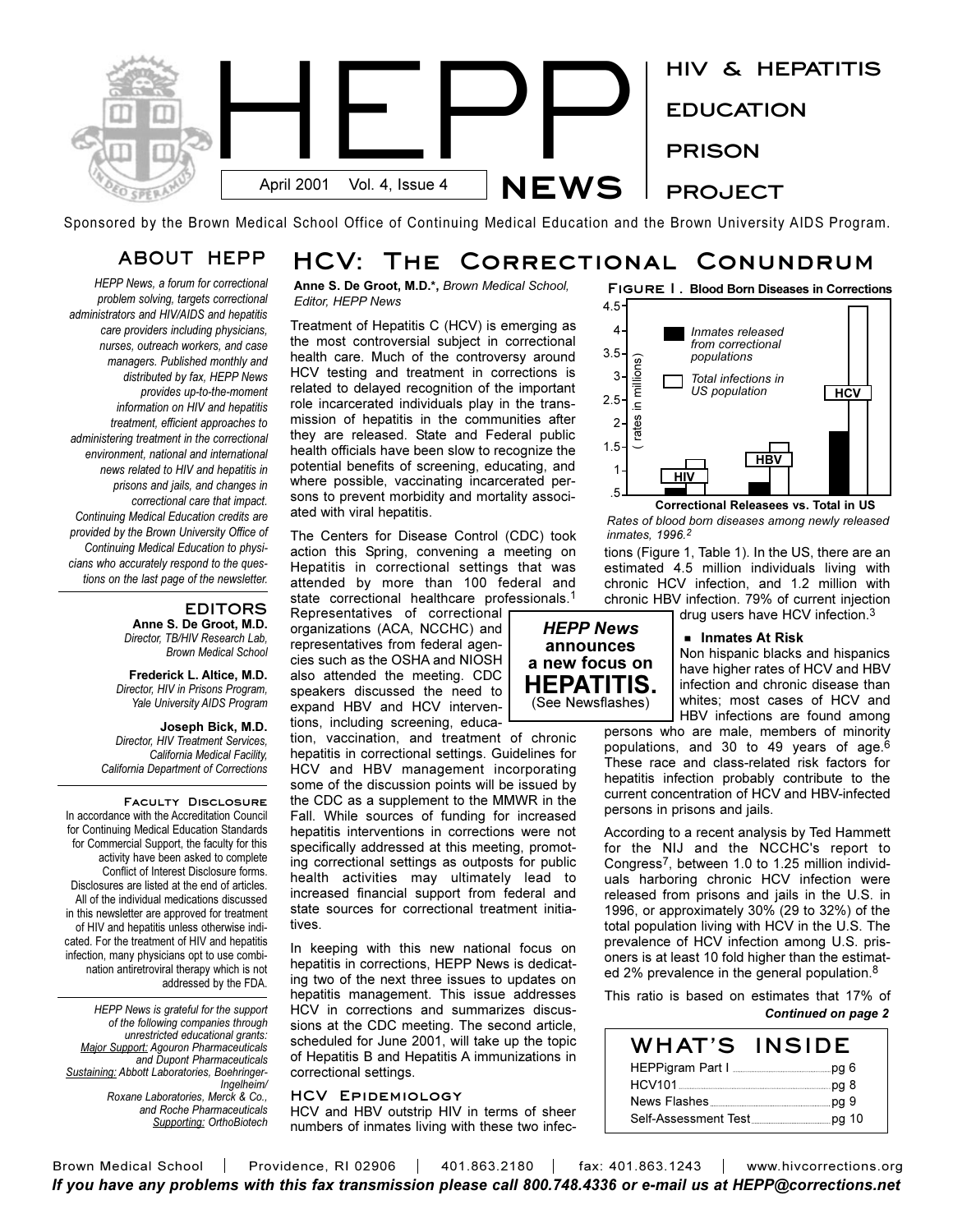## **HCV...** *(continued from page 1)*

state inmates are infected with HCV.<sup>9</sup> HCV infection rates have ranged from 28% (Texas) to 67% of a higher risk subpopulation of inmates (those with abnormal liver function tests or who are known to have HIV infection) in New Jersey. Reflecting their higher rate of participation in HIV and HCV risk behaviors, incarcerated women exhibit about a third higher HCV co-infection rate than incarcerated men.<sup>10</sup>(Figure 2).

#### **Rationale for Screening**

Approximately 50% of persons with hepatitis are unaware of their hepatitis infection.22 Testing for infection informs the patient and physician about the potential for and possible existence of liver damage. It should serve as an important prompt for a discussion about risky behaviors and transmission to others.23 The CDC lists correctional institutions, HIV counseling and testing sites, and drug and STD treatment programs as sites where hepatitis screening and interventions should take place. (See Table 2 for recommendations.)

#### **Reducing the cost of screening**

If the cost of screening an incarcerated population for HCV appears to be prohibitive, targeted screening can reduce the cost of screening and still identify most HCV at-risk individuals. For example, in a Wisconsin study of HCV screening in a local prison, 60.5% of HCV infections were identified by screening those who had history of IDU. By including any individuals who also had an  $ALT > 51$ , the facility identified 79.6% of HCV infections. Adding a history of liver disease to the criteria for testing allowed the identification of 83.6% of HCV-infected individuals. When individuals who were HBV+ were also screened, the correctional facility identified 90.8% of the HCV infections. The cost of testing was reduced by two thirds (compared to mass screening) using their criteria, and was very effective.<sup>25</sup>

### **Treatment of HCV**

For those who are to be treated, initial treatment of chronic HCV with ribavirin/interferon alfa is now the standard of care in community settings. Many correctional facilities are in the process of developing protocols for deciding which patients will be eligible for treatment (see the Correctional Medical Services triage form HEPPigram Part I on page 6 for an example).

## **FI** Treatment selection criteria

Criteria for HCV treatment may vary slightly from one correctional system to another. In general, eligible patients (1) have evidence of persistent HCV infection and inflammation based on liver function test abnormalities and detectable virus in the blood stream; (2) have enough time left in their sentence to allow for completion of treatment (from six to 12 months) (3) are committed to a life free from substance and

#### **Table 1. Hepatitis and HIV Disease Prevalence**

| Hepatitis and HIV prevalence in US populations <sup>^</sup>                 |                 |             |                |  |  |
|-----------------------------------------------------------------------------|-----------------|-------------|----------------|--|--|
|                                                                             | <b>HCV</b>      | <b>HBV</b>  | <b>HIV</b>     |  |  |
| Chronic Infections                                                          | 4.5 million     | 1.2 million | 0.8 million    |  |  |
| New Infections per year                                                     | 35,000          | 120.000     | 40,000         |  |  |
| Deaths per year                                                             | 8.000           | 5.000       | 18.000         |  |  |
| Hepatitis and HIV prevalence among inmates released from prisons and jails* |                 |             |                |  |  |
| l Number of infected inmates released                                       | 1.3-1.4 million | 155,000**   | 98,000-145,000 |  |  |
| % of US population                                                          | 29-32%          | 12.4-15.5%  | 13-19%         |  |  |

*^CDC, Harold Margolis, Hepatitis Branch.*4

*\* Burden of disease among releasees in 1996, CDC, NIJ, Abt survey.*5

*\*\*Hammet et al. noted an extreme lack of HBV data on correctional populations. These numbers are rough period prevalence estimates based on studies done in California (1994) and New York (1987- 1997) correctional systems.*

|  | FIGURE 2. Prevalence of HCV Infection in Selected States |  |  |  |
|--|----------------------------------------------------------|--|--|--|
|  |                                                          |  |  |  |



*This figure shows the prevalence of HCV in certain state correctional populations. Percentages are shown by gender were data were available. These prevalence studies are not necessarily comparable across states because different methods were used to compile the data. HCV prevalence in reporting states is the following; California: 40% of men and 54% of women;*11 *Connecticut: 32% of women;*12 *Colorado: 30%;*13 *Maryland: 38%;*14 *Massachusetts: 20.7% (Hamden County);*15 *Texas: 28% of the men and 37% of women;*16 *Virginia: 30-40%;*17 *Washington: 30-40%;*18 *Wisconsin: 21% of women, 12.4% of men, 13.2% overall;*19 *Pennsylvania: 13%;*20 *Arizona: 31.3%.*21

alcohol abuse; and (4) are educated about potential HCV treatment side effects and willing to adhere to an arduous course of treatment. (See HEPPigram on page 6 for guidance on selecting patients for HCV treatment.)

Standard therapy is to provide daily treatment with Ribavirin (usually five to six pills divided into two doses) and thrice-weekly alfa-interferon injections. (See HCV 101 on page 8 for dosing and side effects of treatment regimens). Pegylated interferon, a new form of interferon that permits onceweekly dosing, is available as PEG-Intron (peginterferon alpha-2b), and Pegasys is expected to be approved by the FDA later this Spring. Monotherapy is currently only used if the patient cannot take Ribavirin due to toxicities or side-effects.

## **E** Duration of treatment

Current recommendations on the duration of treatment are as follows:

*Duration of Combination therapy depends on viral genotype:*

HCV genotype 2 or 3:

A 24-week (six month) course of combination therapy yields results equivalent to those of a 48-week (12 month) course. HCV genotype 1:

A 48-week (12 month) course yields a significantly better sustained response rate than does six months of treatment. *Duration of Interferon monotherapy: 48 weeks, regardless of genotype.*

#### **Expected Response: Combination Therapy versus Monotherapy**

Combination therapy consistently yields higher rates of sustained response than monotherapy. (A sustained response implies that HCV RNA remains undetectable for six months or more after therapy stops.) With combination therapy, 40% of treatment-naïve patients respond. Patients with genotype-1 have sustained response rates of 25 to 30% (slightly better response rates are seen with lower baseline HCV viral loads). Non-genotype-1 patients achieve response rates of 60 to 65%.26,27 Other factors that increase the likelihood of a response to therapy include age <45, female gender, and mild (rather than advanced) chronic inflammation on liver biopsy. Histologic improvement occurs in 86% of patients who achieve a sustained response (SVR) and 39% of patients who relapse after initial response to combination therapy.28 Just as with HIV therapy, adherence is critical to obtain maximal response. Adherence to therapy has also been shown to increase the likelihood of a response to therapy. The SVR increases from 40% to 48% when patients receive at least 80% of both their interferon dose and their ribavirin dose for > 80% of the recommended duration.29

## **Pegylated delivery: Another Step Forward in Hepatitis C Therapy**

Pegylated forms of interferon allow once *Continued on page 4*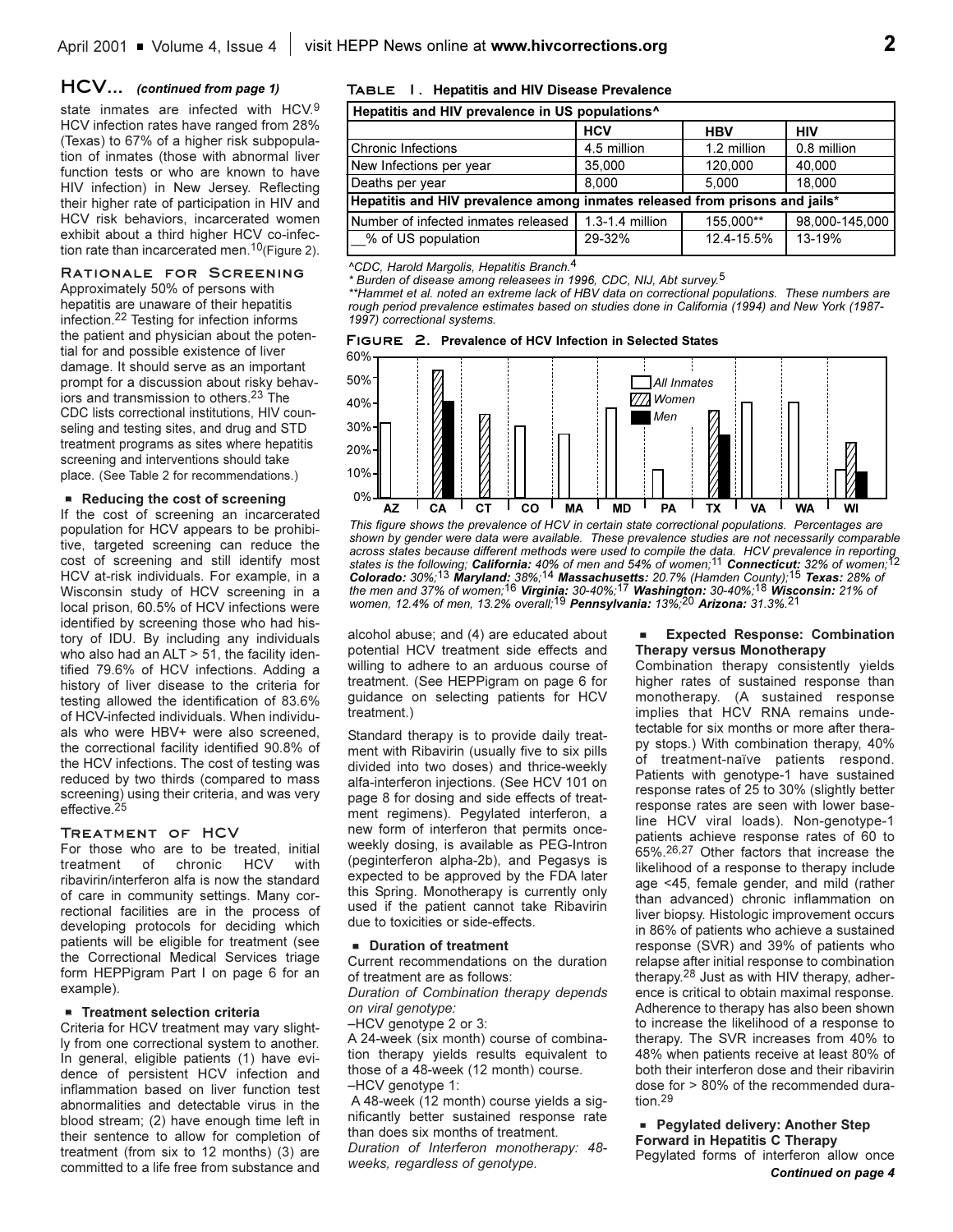# **Letter from the Editor**

*Dear Colleagues,*

*As our experience with highly active antiretroviral therapy and long-term survival expands, we now manage comorbid diseases that never had time to manifest in the past, such as Hepatitis C (HCV). HCV infection contributes to the deaths of an estimated 8,000 - 10,000 Americans each year. This toll is expected to triple by the year 2010 and exceed the number of annual deaths due to AIDS, according to the CDC.* 

*Hepatitis C infection shares many of the epidemiologic risk factors associated with HIV. Indeed, coinfection rates in the HIV+ population average 30-35%, but can be as high as 100% in specific settings. Thus, testing for the co-related virus is a must in order to provide early intervention and evaluation, as well as begin risk reduction counseling and training.* 

*Treatment options for both viruses are also unclear. Some HIV antiretrovirals appear to have a greater risk for hepatotoxicity than others, independently of HCV infection. The treatment balance lies in the ability to effectively evaluate the HCV infection with not only viral load, genotype and imaging, but also with liver biopsy as chemical hepatitis often does not correlate with the degree of liver injury present.* 

*As with many other chronic medical conditions, morbidity and/or mortality attributable to HCV may not manifest itself until well after the end of incarceration. Consequently, correctional systems, when faced with the dilemma of prioritizing treatment for HCV, may choose to spend the funds otherwise, or not at all. Much of the controversy is related to the cost of a therapy that is difficult to administer and, in many cases, ineffective. Additionally, the therapy in most cases is being given to IDUs who are in forced institutional abstinence, have not and will not have drug treatment, and will therefore probably be promptly reinfected upon release.*

*Despite these concerns, some state medical directors have lead the way and adopted clear protocols for the screening and treatment of HCV in their facilities. These visionaries are mindful that a year 2001 dollar spent on treatment may reduce the cost (to society) of caring for patients who may require liver transplants in 20 to 30 years. Furthermore, combination therapy of HCV is leading to higher rates of cure (up to 88% in selected patients), therefore, the overall cost effectiveness of HCV interventions in corrections is improving. Obviously, more data are needed to more concretely guide our treatment programs. Until then, we can only continue to do the best with what information we have.*

*After reviewing this issue, readers should be able to describe the rationale for HCV testing and treatment, review the interactions between HCV and HIV, describe the risk of HCV infection for inmates and correctional workers, and provide preliminary information on new formulations of therapy. Thank you for your continued support of HEPP News!*

*Sincerely,*

*Michael T. Wong, MD,* 

*Assistant Professor of Medicine, Division of Infectious Diseases, Beth Israel Deaconess Medical Center*

**Senior Advisors** Theodore M. Hammett, Ph.D. *Abt Associates*

Ned E. Heltzer, R.Ph., M.S. Ralf Jürgens

*Canadian AIDS Law Legal Network*

David P. Paar, M.D. *University of Texas Medical Branch*

Joseph Paris, Ph.D., M.D. *CCHP Georgia Dept. of Corrections*  David Thomas, J.D., M.D. *Florida Dept. of Corrections*

Lester Wright, M.D. *New York State Dept. of Corrections*

## **Associate Editors**

Dean Rieger, M.D. *Indiana Dept. of Corrections*

Josiah Rich, M.D. *Brown University School of Medicine, The Miriam Hospital*

Stephen Tabet, M.D., M.P.H. *Univ. of Washington Division of Infectious Disease Seattle HIVNET*

> David A. Wohl, M.D. *University of North Carolina*

**Managers**

Dennis Thomas *Brown University AIDS Program* Michelle Gaseau

*The Corrections Connection* **Layout**

Kimberly Backlund-Lewis *The Corrections Connection*

**Distribution** *Screened Images Multimedia*

**Managing Editor**  Elizabeth Stubblefield *HIV Education Prison Project*

The editorial board and contributors to HEPP News include national and regional correctional professionals, selected on the basis of their experience with HIV care in the correctional setting and their familiarity with current HIV treatment. We encourage submissions, feedback, and correspondence from our readership.

## **Subscribe to HEPP News**

Fax to **617.770.3339** for any of the following: *(please print clearly or type)*

\_\_\_\_ Yes, I would like to add/update/correct (circle one) my contact information for my complimentary subscription of HEPP News fax/email newsletter.

- Yes, I would like to sign up the following colleague to receive a complimentary subscription of HEPP News fax/email newsletter.
- \_\_\_\_ Yes, I would like to have the following back issues emailed to me (please include volume/issue/date).

Yes, I would like my HEPP News to be delivered in the future as an attached PDF file in an email (rather than have a fax).

|  |                                                                                                                                                | (Optional) # of HIV-Infected Inmates:  |
|--|------------------------------------------------------------------------------------------------------------------------------------------------|----------------------------------------|
|  | CHECK ONE: O Physician O Physician Assistant O Nurse Practitioner<br>O Pharmacist O Medical Director/Administrator O HIV Case Worker/Counselor | O Nurse/Nurse Administrator<br>O Other |
|  |                                                                                                                                                |                                        |
|  |                                                                                                                                                |                                        |
|  |                                                                                                                                                |                                        |
|  |                                                                                                                                                | DATE: ________________________         |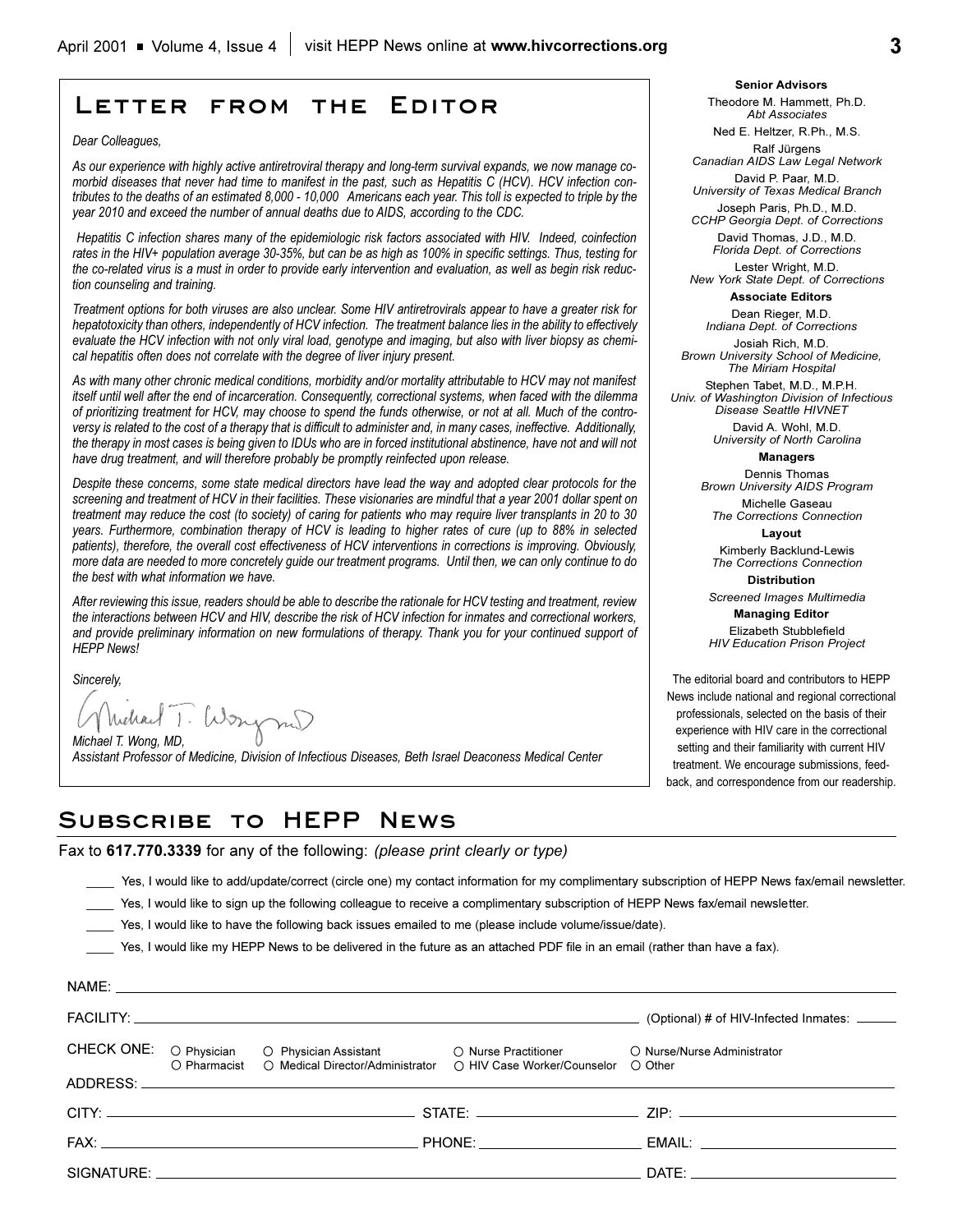## **HCV...** *(continued from page 2)*

weekly dosing, improving adherence to therapy and possibly improving response to therapy. A phase III study demonstrated that the combination of peginterferon alfa-2b (1.5 mcg/kg once weekly) plus ribavirin was significantly more effective than the combination of standard interferon alfa-2b plus ribavirin, particularly in patients with genotype 1 virus.30, 31 SVR rates in this study were dependent on the actual dose received. Overall, patients who received >10.6 mg/kg/daily of ribavirin plus 1.5 mcg/kg/QW of peginterferon alfa-2b achieved a SVR of 61%. The SVR in genotype 1 patients was 48% and the SVR in non-genotype 1 patients was 88%.32

This study also demonstrated that these response rates could be further increased if patients were able to maintain adherence. Regardless of genotype, patients who received the recommended combination regimen and received >80% of their treatment had a higher sustained response than those who received < 80% of their treatment (72% vs. 46%). Genotype 1 patients who received the optimal weight-based dose of peginterferon alfa-2b plus ribavirin and adhered to at least 80% of their regimen achieved a SVR of 63%. Similar patients with genotype 2 or 3 infection achieved a SVR of 94%. 33, 34

## **E** Liver Biopsy

The need for confirming the extent of damage to the liver by HCV and chronic HBV infection is another area of debate, since obtaining liver biopsies can be both costly and logistically complicated in correctional settings. Liver function tests can be normal in patients with rather advanced cirrhotic features. Likewise, liver function tests may be consistently elevated in Hepatitis C patients with normal histology. Some state correctional systems do not routinely perform liver biopsies prior to initiating treatment, because of cost and logistical difficulties. Other states (e.g. FL) feel biopsies are the only real way to measure disease progression over time and therefore have made arrangement to do them on site at very reduced costs (\$200 per biopsy). Depending on the cost of obtaining a liver biopsy, electing to treat all incarcerated individuals who meet the criteria for treatment may be more cost-effective, for society as a whole, than management by biopsy.35

#### **EXECUTE:** Lowest cost intervention: Education

The lowest cost intervention for the prevention of hepatitis infection is education. Given the risk of acquiring HCV (not to mention HIV), all bloodborne pathogen screening events should lead to careful discussion of the risks of acquiring HBV and HCV infection (for those patients who have negative hepatitis serologies). The risk of transmitting hepatitis should also be made very clear (see Resources on page 9 for educational materials).

The impact of continued drug use should also be made very clear to patients, especially those who are not yet HCV infected.

## **Table 2. HCV / HBV Screening**

## **Persons who should be tested routinely for hepatitis include:**

- **Persons residing in correctional facilities**
- G IDU, including those who injected once or a few times and do not currently consider themselves to be drug users.
- Persons with selected medical conditions, including:
	- Persons who received clotting factor concentrates produced before 1987 - Persons ever on chronic hemodialysis;
	- Persons with persistently abnormal ALT levels.
- **Persons who received blood transfusions, blood components, or organ** transplantation before July 1992
- Persons diagnosed with HIV infection and sexual partners of persons diagnosed with HIV infection
- Healthcare and correctional workers after needle sticks, sharps, or mucosal exposures to HCV-positive blood.

## *Source: Modified from MMWR, 1998*24

Young injection drug users (IDUs) acquire HCV infection at rates four times higher than the rate of acquisition of HIV; after 5 years of injection drug use, 90% of IDUs are HCV infected. For those inmates already infected with HCV, education should be provided on the impact of alcohol abuse on HCV progression (four fold increase in risk of progression, risk of liver damage directly correlated with alcohol intake) and the risk of transmission to uninfected sexual partners. Inmates who have HCV infection should, at the very least, be educated about options for treatment even if they are not eligible for treatment while incarcerated (see Resources on page 9 for expanded access programs).

### ■ Additional considerations

Another lower (but not no-cost) intervention is vaccination. For HCV infected patients, vaccination against HBV and HAV is routinely recommended, as these relatively inexpensive vaccines may reduce the risk of fulminant liver failure and the need for liver transplantation for HCV-infected patients. A new schedule of HBV vaccination (three shots at 0, 1, and 4 months) has received approval. The first shot provides up to 50% protection, and the series does have efficacy even if prolonged over several years, so the new CDC guidelines are expected to encourage HBV vaccination even in jail settings.

Should patients be ineligible for treatment due to lack of time to complete the treatment, they should be provided with the hotline numbers to access free HCV treatments, if eligible, after release. Contact the companies for more information on their expanded access programs (see Newsflashes page 9).

## **Cost of HCV treatment**

With the high prevalence of HCV infection among incarcerated individuals, there is a concern that treatment could overwhelm some systems' healthcare budgets. Medical decision analyst J. Wong calculated that six months of combination therapy resulted in net savings in the range of \$400 to \$3500 over the lifetime of each HCV infected patient.36 Dr. Wong's analysis ranked combination therapy for HCV in the same range of cost effectiveness as stool guiac testing, pneumococcal vaccination, coronary bypass surgery, and mammography. It must be

## **Table 3. Monitoring HCV Treatment**

Table also applies to HCV/HIV patients **Baseline** -HIV viral load, CD4, CBC, LFTs, Chem panel, HCV load, genotype -Screen for co-morbid disease -Depression screen (consider anti-depressant prophylaxis)  $\blacksquare$  Week 2 -CBC -If anemic; erythropoeitin  $\blacksquare$  4 week intervals -CBC, LFTs, Chem panel -Evaluate mood, adverse effects  $\blacksquare$  12 week intervals -HCV VL, HIV VL, CD4 -Evaluate for drug-drug interactions -Screen for IFN-associated thyroid dysfunction (TSH) Check HCV VL week 12 and 24 -Week 12: HCV RNA > 1 log reduction -Week 24: HCV RNA undetectable -If genotype 1, continue TX for 48 weeks. If non-genotype 1, stop therapy after 24 weeks. VL (viral load); CBC (complete blood count); LFTs (liver function tests); Chem (chemistry panel); TSH (thyroid stimulating hormone).

noted however that the cost savings that may accrue from treatment of prisoners are primarily to society as a whole. While treatment of incarcerated individuals for hepatitis and HIV is the right thing to do and can tremendously benefit the public health, it is not realistic to expect correctional systems to shoulder this financial burden without assistance.

#### **Management**

Since the incidence of side effects to HCV combination therapy can be relatively high, and it can be difficult for incarcerated patients to quickly access their clinician to report side effects, it is important to:

*spend time preparing the patient for the potential treatment-related side effects, consider following the patients in a dedicated hepatitis clinic,*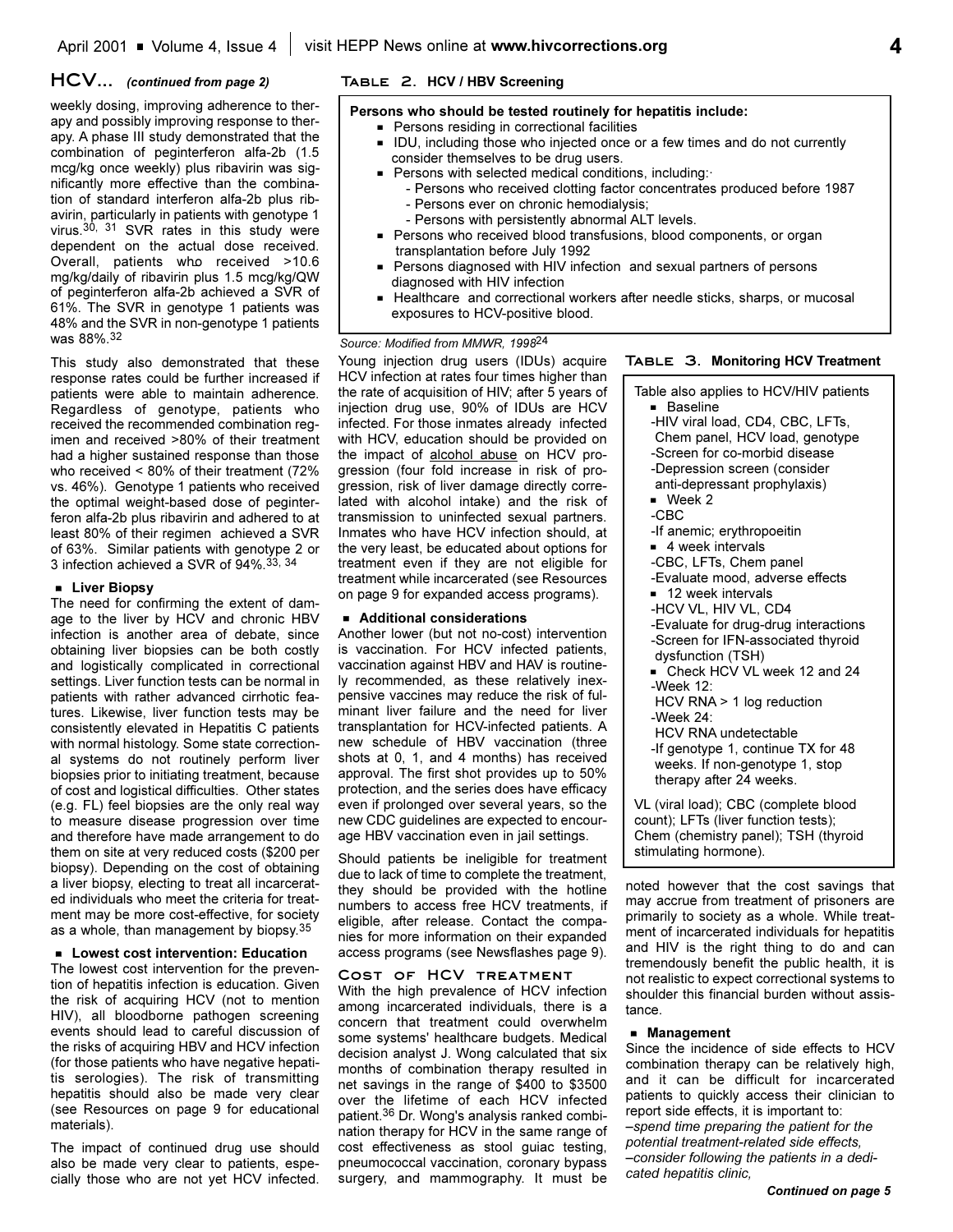## **HCV...** *(continued from page 4)*

*use a nurse or other staff person to regularly check in with patients who are receiving HCV treatment so that side effects can be rapidly addressed.*

One suggestion for reducing the cost of managing chronically HCV infected individuals in corrections is to make use of existing "chronic disease" clinic infrastructure and expertise existing on site - since HIV and HCV are fellow travelers, and correctional medical units might insist that the ID (HIV) expert acquire expertise in HCV and HBV management. Some clinics have set up flow sheets to reduce repetitive, unnecessary testing.

Without a good support system, a high percentage of patients will fail to complete therapy. Because of the high cost of treatment, time spent preparing patients and supporting them while on treatment is likely to be cost effective.

**HIV and HCV co-infection** Cellular immune response (T helper cells or CD4 T cells and Cytotoxic T lymphocytes or CD8 T cells) is involved in mounting an immune defense against the virus. Clearly, HCV infected individuals who also have advanced HIV infection may be less able to respond to HCV infection due to their compromised cellular immune response.

Analyses of the effect of HCV and HIV coinfection on progression of either disease are often confounded by concurrent risk factors for progression. However, available data

\* *Consultant & Speakers Bureau: Agouron Pharmaceuticals, Dupont, Merck, Roche, Boehringer-Ingelheim/Roxane Laboratories*

### **REFERENCES:**

*1. CDC consultants' meeting, Recommendations for Prevention and Control of Viral Hepatitis in Correctional Settings. March 5-7th 2001, Crowne Plaza Ravinia Hotel, Atlanta GA)*

*2. Hammett TM, Harmon P, and Rhodes W. The Burden of Infectious Disease Among Inmates and Releasees from Correctional Facilities. Prepared for National Commission on Correctional Health Care- National Institute of Justice "Health of Soonto-be-Released Inmates" Project, June 14-15, 1999, Chicago IL. 25.*

*3. CDC. MMWR. October 16, 1998 / 47(RR19);1- 39.*

*4. Harold Margolis, Hepatitis Branch NCID, CDC. Prevention and Control of Viral Hepatitis in the Community. CDC Consultants' Meeting, 2001. 5. Hammett et al, 1999.*

*6. CDC. MMWR. October 16, 1998 / 47(RR19);1- 39* 

*7. Hammett et al, 1999.*

*8. Hepatitis Control Report, Winter 1999-2000; 4(4), 1.*

*9. Hammett et al, 1999.*

*10. Reindollar RW. Am J Med, 1999 Dec 27; 107(6B): 100S-103S.*

*11. Ruiz JD, Molitor F, Sun RK et al. West J Med. 1999 Mar; 170(3): 156-60.*

*12. Fennie KP, Selwyn PA, Altice FL. Poster*

*abstract TU.C.2655 presented at the XI International Conference on AIDS, Vancouver, July 9, 1996.*

*13. Spaulding A. Prev Med 1999 January: 28(1); 92-100.*

seems to indicate that HIV infection accelerates HCV liver disease. Persons who are co-infected (HIV / HCV) appear to have a 12 to 300 fold higher risk of developing hepatocellular carcinoma than non-carriers.37 Furthermore, antiretroviral agents can contribute to liver inflammation, and this may be more frequent in those who have underlying chronic hepatitis due to HCV or HBV. Ritonavir appears to be one of the ART medications that is most commonly associated with liver inflammation in HCV/HIV coinfected patients.38

The impact of HCV infection on HIV infection is less clear. In some studies, HCV infection does not appear to have an effect on the progression of HIV.<sup>39</sup> Other studies have reported an association between more rapid progression to AIDS or death in HIV-infected patients; particularly among those who were co-infected with HCV genotypes 1a and 1b.40, 41 However, a report by Sulkowski at CROI contraindicated these findings, suggesting that risk of progression was more linked to lack of access to medical care (for HIV) in his cohort of African American patients who had HIV and HCV co-infection (CROI abstract 34).

Response to HCV therapy in individuals who also have HIV infection appears to be equivalent to that of non-HIV infected individuals.42 A recent study in the Journal of the American Medical Association by Sulkowski et al indicates that 88% of co-infected patients tolerate concurrent HCV treatment and HAART.<sup>43</sup> Following successful HCV

*14. Vlahov D, Nelson KE, Quinn TC, Kendig N. European J Epidemiology 1993 September; 9: 566-9.*

*15. Conklin T, et al. Draft presented at Recommendations for Prevention and Control of Viral Hepatitis in Correctional Settings; CDC Consultants' Meeting, Atlanta GA, March 5-7, 2001.*

*16. Hepatitis C control in prison remains an elusive goal. Hepatitis Control Report, Winter 1999- 2000; 4(4), 1.*

*17. Richmond-Time Dispatch Online 5/3/99. 18. Schueler L. Presentation at Symposium on Current Strategies for the Treatment and Prevention of HIV in Corrections, Sponsored by Brown University AIDS Program and Yale University HIV in Prisons Porgram, New York City, October 24, 1998.*

*19. Pfister JR. Recommendations for Prevention and Control of Viral Hepatitis in Correctional Settings; CDC Consultants' Meeting, Atlanta GA, March 5-7, 2001.*

*20. Maue, F. Recommendations for Prevention and Control of Viral Hepatitis in Correctional Settings; CDC Consultants' Meeting, Atlanta GA, March 5-7, 2001.*

*21. Gerard Chamberlin, MPH, Arizona Department of Corrections Health Services 2005 N Central # 700 Phoenix, AZ 85004 (602) 255-4222. Personal communication, 4/01.*

*22. Hammett et al, 1999.*

*23. See the CDC Serostatus Approach to Fighting the Epidemic, SAFE, March issue of HEPP News. 24. Modified from "Recommendations for Prevention and Control of Hepatitis C Virus (HCV)*

*Infection and HCV-Related Chronic Disease." MMWR October 16, 1998:47(RR19);1-39*

treatment, co-infected patients are not more likely to relapse after HCV treatment than are patients who do not have concurrent HIV infection.

Currently, when exclusionary criteria are not present (see Table 2), treatment of hepatitis C is recommended for patients when CD4 and viral load values reflect good response to antiretroviral treatment. Although some controversy remains in regard to the definition of a good response to HAART, a stable CD4 T cell count greater than 200 with a stable viral load less than 400 is generally accepted.44

#### **Conclusion**

In summary, the high prevalence of hepatitis infections among incarcerated individuals and the availability of treatments with less than 100% efficacy forces difficult decision making in correctional health facilities. Combination IFN/ribavirin therapy is now the standard of care. National guidelines and standards for selecting patients who are to be treated, while providing access to care for HCV infected individuals regardless of incarceration status, are forthcoming from the CDC. The cost of HCV treatment is expected to be a major barrier to wide implementation of the guidelines in prisons and jails. Correctional physicians eagerly anticipate further guidance from state and federal health officials on supplemental sources of funding for HCV treatment initiatives in correctional settings.

*25. Pfister et al. 2001.*

*26. Poynard T, Marcellin P, Lee SS et al. Lancet. 1998; 352:1426-1432.*

*27. Serfaty L, Aumaitre H, Chazouilleres O, et al. Hepatology, 1998; 27: 1435-1440.*

*28. Ibid.*

*29. McHutchison JG, et al. Hepatology.*

*2000;32:223A.)*

*30. Schiff ER, Maddrey WC, et al. Tx Reporter. Jan 2001; 7-9.*

*31. Mans MP, McHutchinson JG, Gordon S, et al. 32. Manns MP, McHutchison JG, Gordon S, et al.*

*[abstract 552]. Hepatology 2000;32:297A. 33. Schiff ER, Maddrey WC, et al. Tx Reporter.*

*Jan 2001; 7-9.*

*34. Manns MP, McHutchison JG, Gordon S, et al. [abstract 552]. Hepatology 2000;32:297A. 35. Wong JB. Am J Med. 2000 Apr 1; 10895): 366-*

*73.)*

*36. Ibid.*

*37. National Institutes of Health Consensus Development Conference Panel Statement: Management of Hepatitis C. Hepatology 1997; 26*

*(Suppl 1): 2S-10S. 38. Sulkowski MS, Thomas DL, Chaisson RE,*

*Moore RD. JAMA 2000 Jan 5;283(1):74-80.* 

*39. Staples CT, Rimland D, Dudas D. CID 1999; 29: 150-4*

*40. Sabin, CA, Telfer P, Phillips AN, Bhagani S., Lee CA. J Infec Dis 1997, 175: 164-168.* 

*41. Soriano V, Rodriguez-Rosaldo R, Garcia-*

*Samaniego J. AIDS 1999, 13 (5):539-546.* 

*42. Soriano V, Garcia-Samaniego J, Bravo R, et*

*al. Clin Infect Dis 1996, 23:585-591.*

*43. Sulkowski et al, 2000.*

*44. Carpenter CJ, Cooper DA, Fischl MA, et al. JAMA 2000, January 19; 283(3): 381-391.*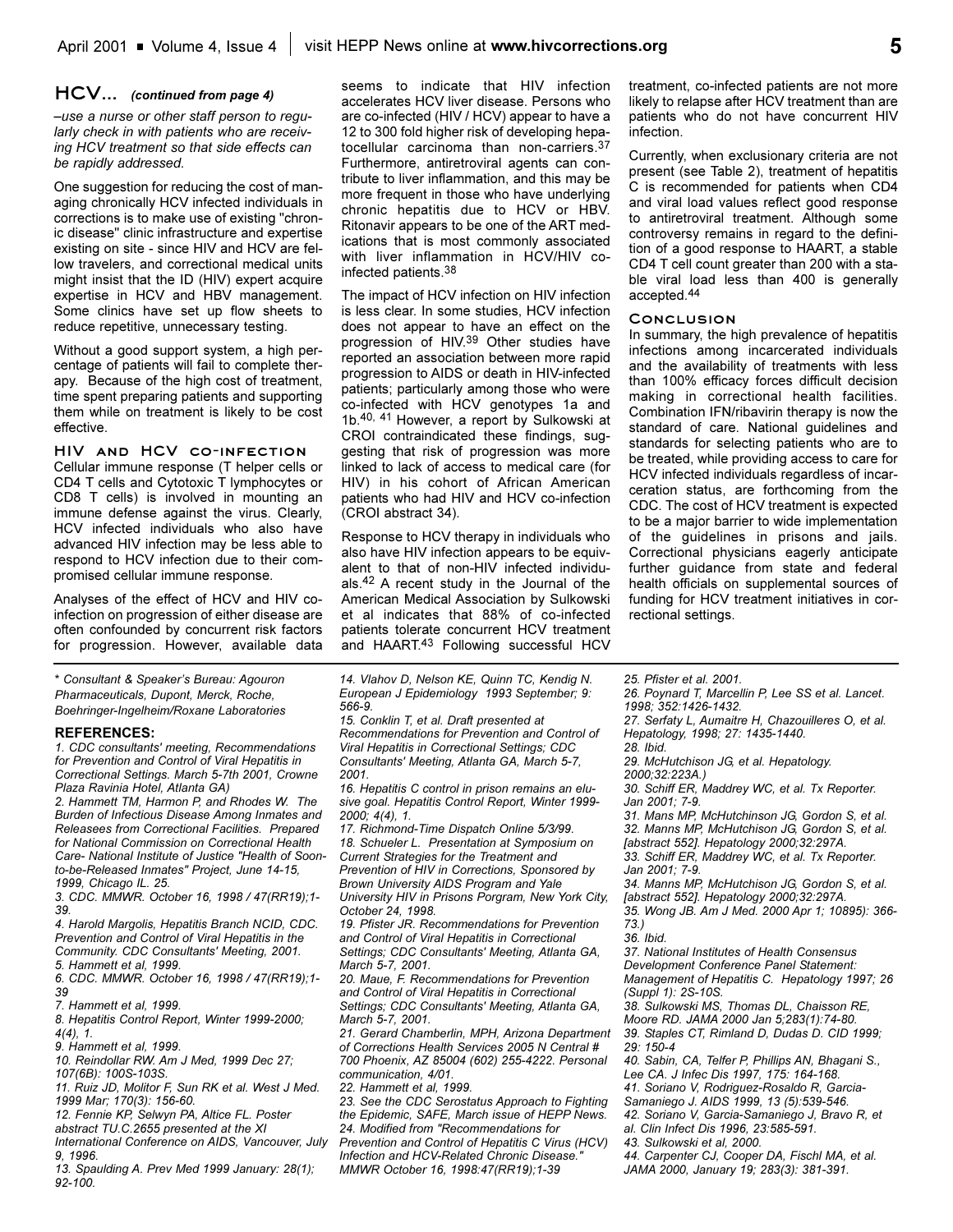# **HEPPigram Part I: Management and Treatment of Chronic HCV**

This information has been adapted and reproduced with permission from CMS, Inc., St. Louis, MO, the developer of the work. It is solely for the educational use of the provider and is not meant to substitute for the individual medical judgment of the provider. Expert consultation is advised.



*\*\* Different institutions may use different criteria for eligibility*

*Hepatitis A and Hepatitis B vaccination are recommended if immunity is not already established.*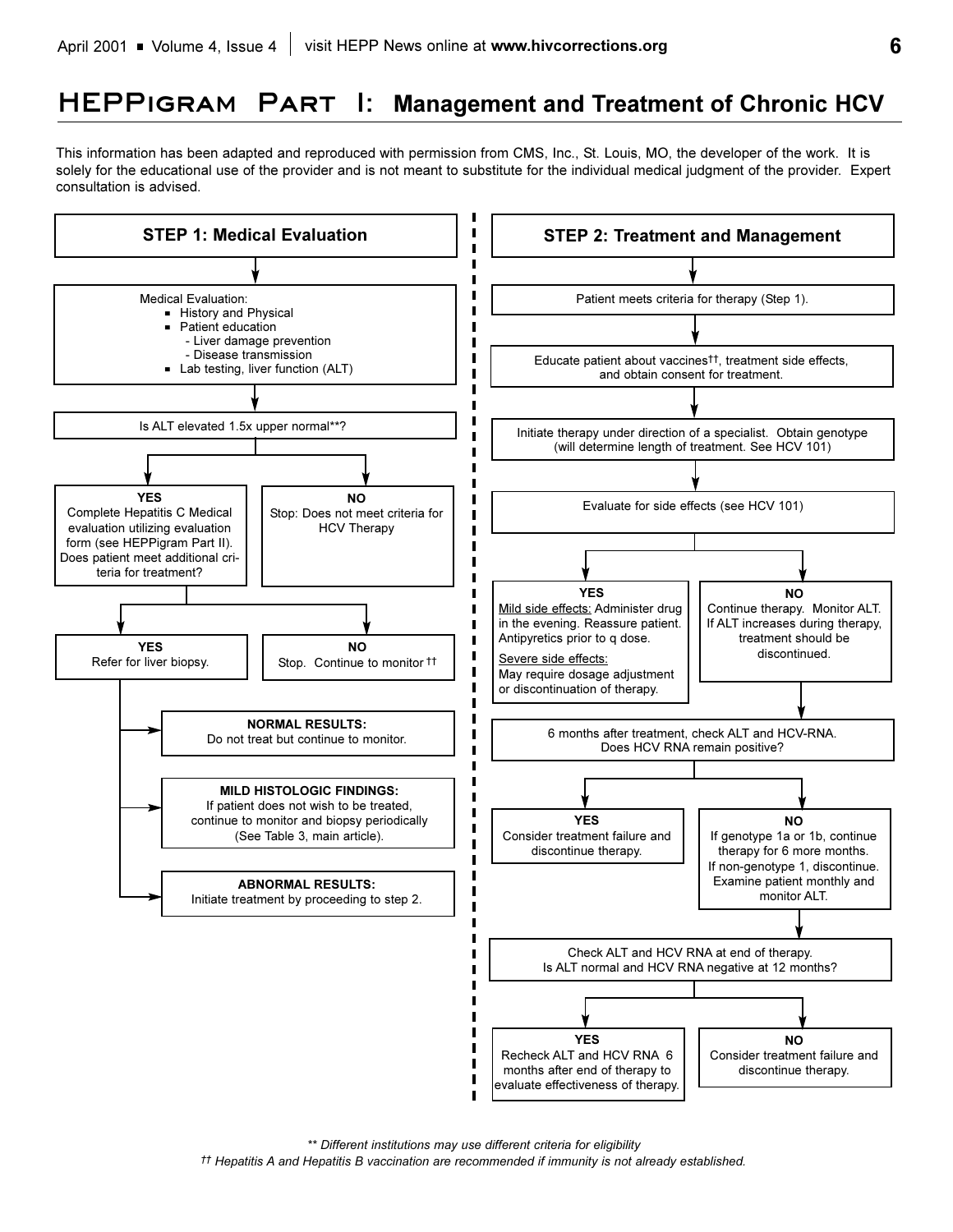# **HEPPigram Part II: One Approach to Hepatitis C Medical Evaluation**

This information has been adapted and reproduced with permission from CMS, Inc., St Louis, MO, the developer of the work. It is solely for the educational use of the provider and is not meant to substitute for the individual medical judgment of the provider. Expert consultation is advised.

| <b>RATIONALE</b>                                                                                                                                                                                                         | <b>OBJECTIVE</b>                                                                                                                                                                                                                                                                                                                                                                                  | <b>FINDINGS</b>                                                                                                                                                                                                |
|--------------------------------------------------------------------------------------------------------------------------------------------------------------------------------------------------------------------------|---------------------------------------------------------------------------------------------------------------------------------------------------------------------------------------------------------------------------------------------------------------------------------------------------------------------------------------------------------------------------------------------------|----------------------------------------------------------------------------------------------------------------------------------------------------------------------------------------------------------------|
| Screen for HCV Infection if risk factors (blood prod-<br>ucts before 1990 or IDU in patient with increased<br>ALT), no confirmatory test needed.                                                                         | Positive HCV-EIA?                                                                                                                                                                                                                                                                                                                                                                                 | $\bigcirc$ Yes $\bigcirc$ No                                                                                                                                                                                   |
| Confirm chronic hepatitis elevated ALT (three tests,<br>>1 month apart over previous 12 months, average<br>>1.5 x upper normal).                                                                                         | #1 ALT ______ date _____<br>#2 ALT $\frac{1}{\sqrt{1-\frac{1}{2}}}\$ date $\frac{1}{\sqrt{1-\frac{1}{2}}}\$<br>#3 ALT ______ date _____<br>Average > 1.5x upper normal?                                                                                                                                                                                                                           | $\bigcirc$ Yes $\bigcirc$ No                                                                                                                                                                                   |
| No evidence of treatment benefit if under age 18 or<br>over 60 years of age                                                                                                                                              | Age _____ Age >18 and <60?                                                                                                                                                                                                                                                                                                                                                                        | OYes ONo                                                                                                                                                                                                       |
| Treatment for HCV is lengthy with significant side<br>effects.                                                                                                                                                           | Has patient received education regarding length of thera-<br>py, possible side effects, and expected outcomes and<br>consents to therapy?                                                                                                                                                                                                                                                         | $\bigcirc$ Yes $\bigcirc$ No                                                                                                                                                                                   |
| Ribavirin causes birth defects.                                                                                                                                                                                          | Willing to use contraception if released during treatment<br>and for 6 mos post treatment?<br>Woman HCG negative?                                                                                                                                                                                                                                                                                 | $\bigcirc$ Yes $\bigcirc$ No<br>○Yes ○No                                                                                                                                                                       |
| Heavy ethanol use or injecting drug use will elimi-<br>nate HCV treatment benefit.                                                                                                                                       | Free of substance abuse misconduct guilty<br>findings for previous 12 months?<br>Consents to random drug testing?                                                                                                                                                                                                                                                                                 | ○Yes ○No<br>OYes ONo                                                                                                                                                                                           |
| HCV progresses slowly and therapy is problematic;<br>treatment must be completed while incarcerated. If<br>not able to complete treatment courses during incar-<br>ceration, treatment should be deferred until release. | Maximum release date:<br>Maximum release date in >18 months?                                                                                                                                                                                                                                                                                                                                      | $\bigcirc$ Yes $\bigcirc$ No                                                                                                                                                                                   |
| Hepatitis C treatment is arduous, which makes<br>patient adherence and compliance mandatory.                                                                                                                             | History of non-compliance to medical therapy<br>and/or follow-up?                                                                                                                                                                                                                                                                                                                                 | $\bigcirc$ Yes $\bigcirc$ No                                                                                                                                                                                   |
| Interferon worsens hyperthyroidism.                                                                                                                                                                                      | TSH: ______________ Results indicate hyperthyroidism?                                                                                                                                                                                                                                                                                                                                             | $\bigcirc$ Yes $\bigcirc$ No                                                                                                                                                                                   |
| Interferon worsens autoimmune disease: SLE,<br>rheumatoid arthritis, MCTD, Scleroderma, etc.                                                                                                                             | Convincing evidence of autoimmune disease?<br>$\begin{picture}(20,10) \put(0,0){\line(1,0){10}} \put(15,0){\line(1,0){10}} \put(15,0){\line(1,0){10}} \put(15,0){\line(1,0){10}} \put(15,0){\line(1,0){10}} \put(15,0){\line(1,0){10}} \put(15,0){\line(1,0){10}} \put(15,0){\line(1,0){10}} \put(15,0){\line(1,0){10}} \put(15,0){\line(1,0){10}} \put(15,0){\line(1,0){10}} \put(15,0){\line(1$ | $\bigcirc$ Yes $\bigcirc$ No                                                                                                                                                                                   |
| Interferon causes solid organ transplant rejection.                                                                                                                                                                      | History of solid organ transplant?                                                                                                                                                                                                                                                                                                                                                                | OYes ONo                                                                                                                                                                                                       |
| Interferon reduces platelets, especially in the<br>first 4-6 weeks.                                                                                                                                                      | Platelet count: _____ Platelets <100,000?                                                                                                                                                                                                                                                                                                                                                         | $\bigcirc$ Yes $\bigcirc$ No                                                                                                                                                                                   |
| Interferon in combination with ribavirin will decrease<br>Hbg 2.5-3.1 in 4-6 weeks.                                                                                                                                      | Hbg: _____________ Hbg within normal limits?                                                                                                                                                                                                                                                                                                                                                      | $\bigcirc$ Yes $\bigcirc$ No                                                                                                                                                                                   |
| Interferon in combination with ribavirin will reduce<br>WBC's.                                                                                                                                                           | WBC:<br>WBC's within normal limits (>3,000cells/cubic ml)?                                                                                                                                                                                                                                                                                                                                        | ○Yes ○No                                                                                                                                                                                                       |
| Interferon therapy in combination with ribavirin may<br>exacerbate cerebrovascular disease.                                                                                                                              | Does patient have a history of cerebrovascular disease?                                                                                                                                                                                                                                                                                                                                           | $\bigcirc$ Yes $\bigcirc$ No                                                                                                                                                                                   |
| Interferon therapy in combination with ribavirin may<br>exacerbate heart failure.                                                                                                                                        | Does patient have history of coronary artery disease or<br>heart failure?                                                                                                                                                                                                                                                                                                                         | $\bigcirc$ Yes $\bigcirc$ No                                                                                                                                                                                   |
| Interferon therapy in combination with ribavirin can<br>cause renal failure.                                                                                                                                             | Is serum creatinine stable at <2.0?                                                                                                                                                                                                                                                                                                                                                               | $\bigcirc$ Yes $\bigcirc$ No                                                                                                                                                                                   |
| There is no evidence of therapy benefits in patients<br>with decompensated cirrhosis. There is little evi-<br>dence of benefit and very low sustained response in<br>patients with compensated cirrhosis.                | Variceal bleed past/present?<br>Encephalopathy past/present?<br>Evidence of ascities?<br>Albumin: ___________ Albumin <3.0?<br>$\overline{\text{PT}}$ >14?<br>PT:<br>Alpha fetoprotein:<br>__ AFP>50?<br>Total bilirubin/conj bilirubin:<br>Is patient jaundiced?                                                                                                                                 | $\bigcirc$ Yes $\bigcirc$ No<br>$\bigcirc$ Yes $\bigcirc$ No<br>$\bigcirc$ Yes $\bigcirc$ No<br>$\bigcirc$ Yes $\bigcirc$ No<br>$O$ Yes $O$ No<br>$\bigcirc$ Yes $\bigcirc$ No<br>$\bigcirc$ Yes $\bigcirc$ No |
| Interferon may cause or exacerbate major<br>depression.                                                                                                                                                                  | History of major depression or suicide ideation?<br>History of major psychiatric illness?                                                                                                                                                                                                                                                                                                         | $\bigcirc$ Yes $\bigcirc$ No<br>$OYes$ $ONo$                                                                                                                                                                   |
| Co-infection of HIV and HCV requires that HIV be<br>controlled.                                                                                                                                                          | HIV Ab positive?<br>HIV Ab: ________? Date: ___<br>Viral load:<br>If HIV positive: CD4:                                                                                                                                                                                                                                                                                                           | $\bigcirc$ Yes $\bigcirc$ No                                                                                                                                                                                   |
| Co-infection with HBV and HCV may require higher<br>doses of interferon.                                                                                                                                                 | HbsAg:                                                                                                                                                                                                                                                                                                                                                                                            | ○Yes ○No                                                                                                                                                                                                       |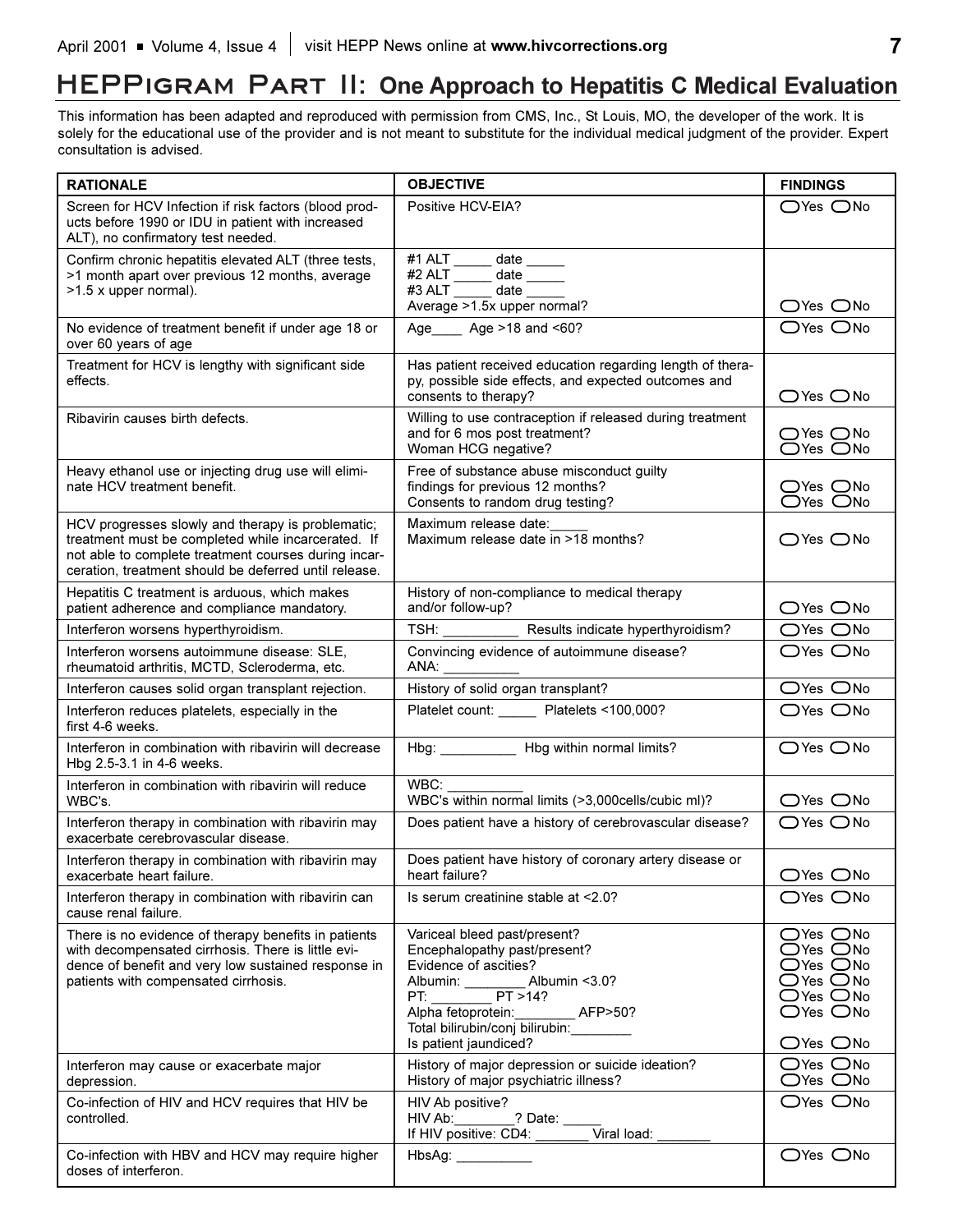| <b>TREATMENT</b><br>(Trade Name)                                                                 | COST <sup>^</sup><br>(Manufacturer)                                                                                                     | <b>DOSE</b>                                                                                                                | <b>FREQUENCY</b>           | <b>MAJOR SIDE EFFECTS^^</b>                                                                                                                                                                                          |  |  |
|--------------------------------------------------------------------------------------------------|-----------------------------------------------------------------------------------------------------------------------------------------|----------------------------------------------------------------------------------------------------------------------------|----------------------------|----------------------------------------------------------------------------------------------------------------------------------------------------------------------------------------------------------------------|--|--|
| <b>Combination Therapy</b>                                                                       |                                                                                                                                         |                                                                                                                            |                            |                                                                                                                                                                                                                      |  |  |
| Ribavirin: oral<br>antiviral agent**+                                                            | Ribavirin:<br>\$1.25 per 200mg capsule<br>1000mg: \$43.75/week<br>1200mg: \$52.50/week<br>See below for interferons.<br>Rebetron** 1200 | Ribavirin:<br>200mg capsules<br>(1000mg/day<br>divided BID or<br>$< 75$ kg;<br>1,200mg/day<br>divided BID for<br>$>75$ kg) | $2x$ day                   | Primary toxicity: hemolytic anemia<br>(reductions of hemoglobin levels<br>occurred within the first 1-2 weeks<br>of therapy).                                                                                        |  |  |
| Interferon alfa-<br>2a, interferon<br>alfa-2b, consen-<br>sus interferon                         | (Schering-Plough):<br>\$391.00 per week<br>Rebetron** 1000:<br>\$354.00 per week<br>Rebetron 600:<br>\$290.00 per week                  | Interferons: 3<br>million units (MU)<br>/injection;<br>consensus<br>interferon<br>9 mcg/injection.                         | 3x week<br>sub-cutaneous   | Rebetron: cardiac and pulmonary<br>events associated with anemia<br>occur in approximately 10% of<br>patients. Psychiatric events in<br>treatment naive: insomnia (39%),<br>depression (34%),<br>irritability (27%). |  |  |
| <b>Monotherapy</b>                                                                               |                                                                                                                                         |                                                                                                                            |                            |                                                                                                                                                                                                                      |  |  |
| Interferon alfa-2a<br>(Roferon A)                                                                | \$36.72 per 3MU (Roche)                                                                                                                 | 3 MU/injection                                                                                                             | 3x weekly<br>sub-cutaneous | Most patients experience<br>flu-like symptoms: headache,<br>dizziness, nausea/vomiting,                                                                                                                              |  |  |
| Interferon alfa-2b<br>(Intron A)                                                                 | \$40.00 per 3 MU<br>(Schering-Plough)                                                                                                   | 3 MU/injection                                                                                                             | 3x weekly<br>sub-cutaneous | diarrhea, depression,<br>irritability, insomnia.<br>Some patients experience:                                                                                                                                        |  |  |
| Peginterferon<br>alfa 2b (PEG-<br>Intron. Pegasys<br>by Roche is<br>expected later<br>this year) | 100mcg/ml: \$240.00<br>160mcg/ml: \$253.00<br>240mcg/ml: \$265.00<br>300mcg.ml: \$279.00<br>(Schering-Plough)                           | Monotherapy:<br>1mcg/kg per<br>weekCombination<br>therapy:<br>1.5mcg/kg per<br>week                                        | 1x weekly                  | Neutropenia, Thrombocytopenia,<br>Depression, Anemia                                                                                                                                                                 |  |  |
| Interferon<br>alfacon-1<br>(Infergen)                                                            | \$38.76 per 9ug(Amgen)                                                                                                                  | consensus<br>interferon<br>9 mcg/injection.                                                                                | 3x weekly                  |                                                                                                                                                                                                                      |  |  |

*\*Reserve for patients who have contraindications to Ribavirin.*

*\*\*Currently, Ribavirin is only available from Schering-Plough packaged with Interferon alfa-2b as Rebetron or compounded by Fisher's Pharmacy (3904 Perrysville Ave., Pittsburgh, PA 15214; 888-347-3416). Rebetron contains Interferon 3 MU plus 1200mg, 1000mg, or 600mg Ribavirin, and is packaged in 2 week supplies.*

*^ The pricing shown should be considered a maximum price. Substantially discounted pricing may be available based upon the type of pharmacy purchasing medications (ex. institutional, retail, government operated). In addition, quantity or market share rebates from the manufacturer may be available. Prices are subject to change at any time.*

*^^ Most of the reported adverse reactions are considered mild to moderate and are manageable.*

## *DETAILS ARE IN TEXT*

*Adapted from Chronic Hepatitis C: Current Disease Management. NIH Publication No. 99-4230, May 1999. www.niddk.nih.gov.*

## **CME is Now Available Online at www.hivcorrections.org:**

HEPP readers are now able to take HEPP News' continuing medical education (CME) tests online at http://www.HIVcorrections.org. Any internet browser will enable you to take the HEPP News CME tests every month. Your test results will be registered with the Brown Medical School Office for Continuing Medical Education. When you pass the test, you can either download your CME certificate from the website or request Brown to send the certificate in the mail. Try it out this week!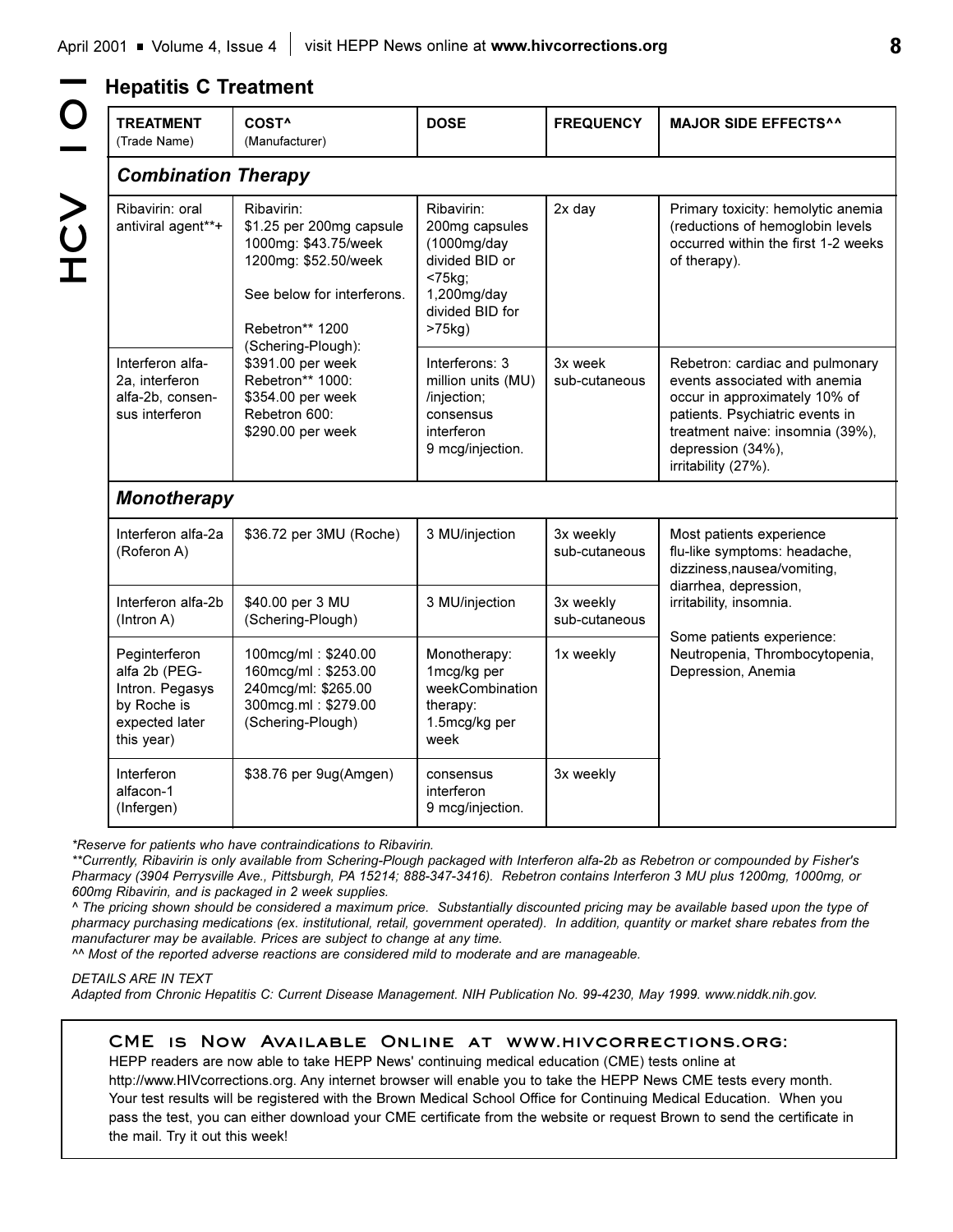## **Save the**  DATES

## **National Hepatitis Awareness Month** *May 2001* For details, see Hepatitis Foundation International, http://www.hepfi.org.

#### **Infectious Disease Society of America (IDSA): 39th Annual Meeting**

*October 25-28, 2001 San Francisco, California* Abstract deadline: May 22, 2001 Late-breaker abstract deadline: August 20, 2001 Discounted registration deadline: July 30, 2001 Write: 99 Canal Center Plaza, Suite 210 Alexandria, VA 22314 Fax: 703.299.0204 Visit: www.idsociety.org

## **The 5th Annual HIV Update: Contemporary Issues in Management**

*May 31-June 2, 2001 Cambridge, Massachusetts* Email: hms-cme@hms.harvard.edu Visit: http://134.174.17.108/ conted-bin/hmscme Call: 617.432.1525 Fax: 617.432.1562 Fee: \$530/full fee; \$340/residents and fellows in training; \$340/nonphysician fee. Continuing medical education credits are available.

## **Management of HIV/ AIDS in the Correctional Setting: A Live Satellite Videoconference Series "Management of the HIV/ Hepatitis C Co-infected Patient"** *June 5, 2001 12:30-3:30 p.m. EST* CME Credits Available through Albany Medical Center. Call: 518.262.4674 Email: rosentjh@mail.amc.edu Visit: www.amc.edu/patient/HIV/ hivconf.htm

#### **Overview of Adult HIV Care for Health Professionals**

*June 4-6, 2001 Atlanta, Georgia* Email: pyeargi@emory.edu Visit: http://www.seatec.emory.edu Call: 404.727.2938 Fax: 404.727.4562 Fee: \$150, includes book, syllabus material, and optional clinical rotation. Continuing education credits available.

# **News Flashes**

**HEPP News includes new focus on Hepatitis** Almost one third of our nation's Hepatitis C cases occur among recently released prison and jail inmates. For this reason, HEPP News has expanded its focus to include topics on Hepatitis C. Our new name is the HIV and Hepatitis Education Prison Project (our acronym will remain the same: HEPP).

We are happy to announce new members of our advisory board, Dr. Dean Rieger, Medical Director of the Indiana Department of Corrections, and Dr. Josiah Rich, Associate Professor of Medicine and Community Health, Brown University School of Medicine, and Attending Physician at The Miriam Hospital.

We would also like to acknowledge our financial supporters for the year 2001, and thank those that funded us last year. Renewing their annual support, HEPP News is grateful for the unrestricted educational grants from Abbott Laboratories, Agouron Pharmaceuticals, Boehringer-Ingelheim/Roxane Laboratories, DuPont Pharmaceuticals, Merck & Co. , and Roche Pharmaceuticals. Schering-Plough Corporations has joined our supporters. In addition, OrthoBiotech has contributed baseline support.

## **Hepatitis C Rising in Arizona State Prisons**

Hepatitis C (HCV) is on the rise in Arizona state prisons. While an estimated 1.4 million HCVinfected prisoners spend time in the nation's jail system each year, Arizona estimates that approximately 6,000 of its 26,800 inmates are infected with the disease. Prison doctors estimate that between 700 and 1,000 are eligible for treatment; however, who will pay for that treatment is causing controversy. Treating HCV would cost the Arizona Department of Corrections between \$8,700 and \$16,200 per eligible inmate. (Madrid D. Denver Post. 2/17/01 P. A28. www.denverpost.com)

## **Hidden Behind Bars: Hepatitis C**

Hepatitis C in prisons has picked up attention from the Reuters News Service, a backbone for the general press. An April 5 Reuters report included commentary from HEPP News editor Anne De Groot, Ted Hammett of Abt Associates and HEPP News Advisor, and various national HCV and HIV prison experts. The article calls Hepatitis C "a silent killer" and reported that medical experts say HCV is not only rampant among the almost two million inmates of U.S. prisons and jails, but authorities are not making enough effort to combat it. Reuters interviewed Hammett about a study he conducted for the Texas prison system which concluded it would cost \$40 million a year to diagnose and treat prisoners for hepatitis C in that state. The complete story is available at www.reuters.com or by calling the Washington newsroom 202-898- 8300.

## **New Releases: Pegylated Interferon**

Schering-Plough has received FDA approval for use of Peginterferon alfa-2b (PEG-Intron) in monotherapy, and is expecting approval for use with Ribavirin later this year. Peginterferon alfa-2b is a longer-acting form of interferon alfa-2b (Intron A) that is a once-weekly therapy designed to optimize the balance between antiviral activity and elimination half-life. Roche Laboratories is also expecting approval for their peginterferon alfa-2b, known as Pegasys. Both companies have reimbursement plans for their Hepatitis C medications. For Schering-Plough, call Commitment to Care at 1-800-521-7151 (9:00am-8pm). For Roche's reimbursement plan, call the Hepline Reimbursement Hotline 800-443-6676, option 3 (8:30am-5:00pm). For more information, call Schering-Plough at (908) 298-4000 or visit http://www.pegintron.com, and call Roche at 800-526-6367 or visit: http://www.rocheusa.com.

# **Resources**

## **The Price of Punishment**

Hepatitis C in prisons. A WBUR interview with A. De Groot and J. Noonan. http://www.wbur.org/prison/hepatitis.shtml

## **Combination Therapy**

Projects in Knowledge (slide sets and CME materials supported by an unrestricted grant from Schering Oncology/Biotech) http://www.projectsinknowledge.com/ HepC-DDW/home.htm

**Hepatitis C Awareness News** is a free educational newsletter. Staff and inmates can subscribe by writing to: Hepatitis C Awareness Project, PO Box 41803, Eugene, OR 97404.

#### **HEPATITIS WEBSITES: CDC hepatitis home page**

http://www.cdc.gov/ncidod/diseases/hepatitis/i ndex.htm

**NIH's National Institute of Diabetes and Digestive and Kidney Diseases (NIDDK)** http://www.niddk.nih.gov

**HIV and Hepatitis C Co-Infection: ATIS** http://www.hivatis.org/hepatitisC.html

**American Liver Foundation** http://www.liverfoundation.org

**Canadian Hepatitis information website** http://www.hepnet.com/index.html

**HCV Advocate:** News and information website on HCV and HIV/HCV coinfection http://www.hcvadvocate.org

**HCV Prison News:** A new website dedicated to hepatitis C and HIV/HCV coinfection in prisons http://hcvprisonnews.org